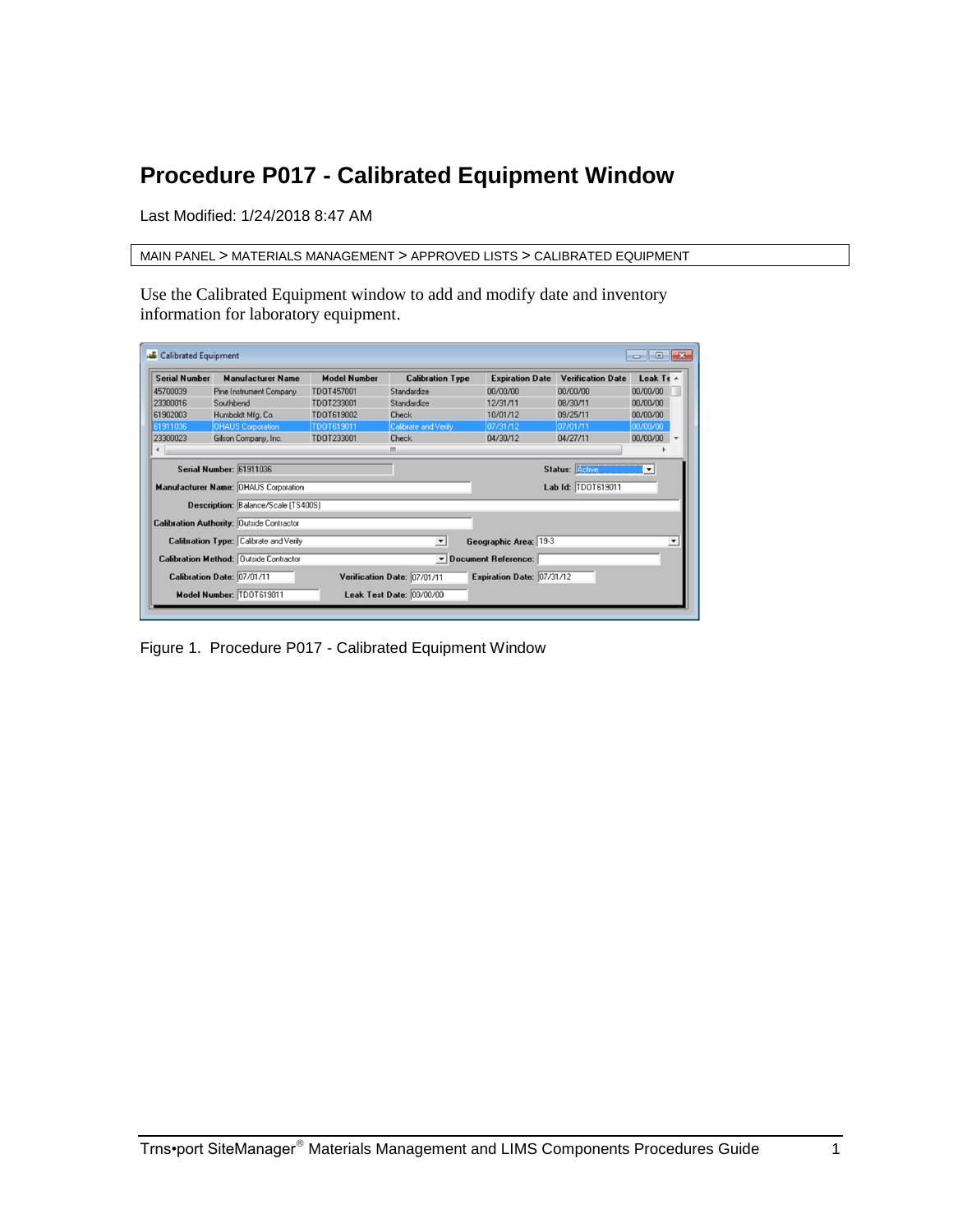| <b>Field Name</b>        | <b>Description</b>                                                                                                                                                                                                        |
|--------------------------|---------------------------------------------------------------------------------------------------------------------------------------------------------------------------------------------------------------------------|
| <b>Serial Number</b>     | The unique identifier for the calibrated equipment. System-required.<br>Protected after saving. In the upper pane, click the Serial Number column<br>heading to sort records in ascending order by this number.           |
|                          | Usage: Assign a serial number using the following format to each piece of<br>equipment.                                                                                                                                   |
|                          | Format: RCCLLSSS, where                                                                                                                                                                                                   |
|                          | R represents the region number (1-4) where the lab equipment is<br>assigned with the following exception:                                                                                                                 |
|                          | 6 if the equipment is assigned to Headquarters.                                                                                                                                                                           |
|                          | CC represents the county code where the equipment is located with<br>the following exceptions:                                                                                                                            |
|                          | Nuclear gauges should use the county code for the<br>regional M&T office.                                                                                                                                                 |
|                          | LL represents the lab unit number for Headquarters labs with the<br>following exceptions:                                                                                                                                 |
|                          | 00 if a regional lab or Headquarters Field Operations.                                                                                                                                                                    |
|                          | <b>SSS</b> represents a 3-digit sequence number.                                                                                                                                                                          |
|                          | Note: Each lab must record the unique serial number on the equipment to<br>which it is assigned. Use the following format when recording the number<br>on the equipment: SM-RCCLLSSS, where 'SM-' represents SiteManager. |
| <b>Status</b>            | Indicates the status of the calibrated equipment.<br>(U: CALBSTAT)                                                                                                                                                        |
|                          |                                                                                                                                                                                                                           |
|                          | Choices include:                                                                                                                                                                                                          |
|                          | Active - Has been calibrated, checked, standardized or<br>verified.                                                                                                                                                       |
|                          | <b>Inactive</b> - Not currently in use or is in need of repair.<br>٠                                                                                                                                                      |
|                          | Surplus - Has been surplused.<br>٠                                                                                                                                                                                        |
|                          | <b>Expired</b> - Requires calibration, verification,<br>٠<br>standardization or a check.                                                                                                                                  |
| <b>Manufacturer Name</b> | Manufacturer of the equipment. Maximum 30-character length. In the<br>upper pane, sort records in ascending order by this name.                                                                                           |
|                          | Usage: Do not use ALL CAPS unless the actual name of the manufacturer<br>uses all caps. If the serial number was incorrectly recorded, this field<br>should contain the word 'INVALID' instead of a manufacturer's name.  |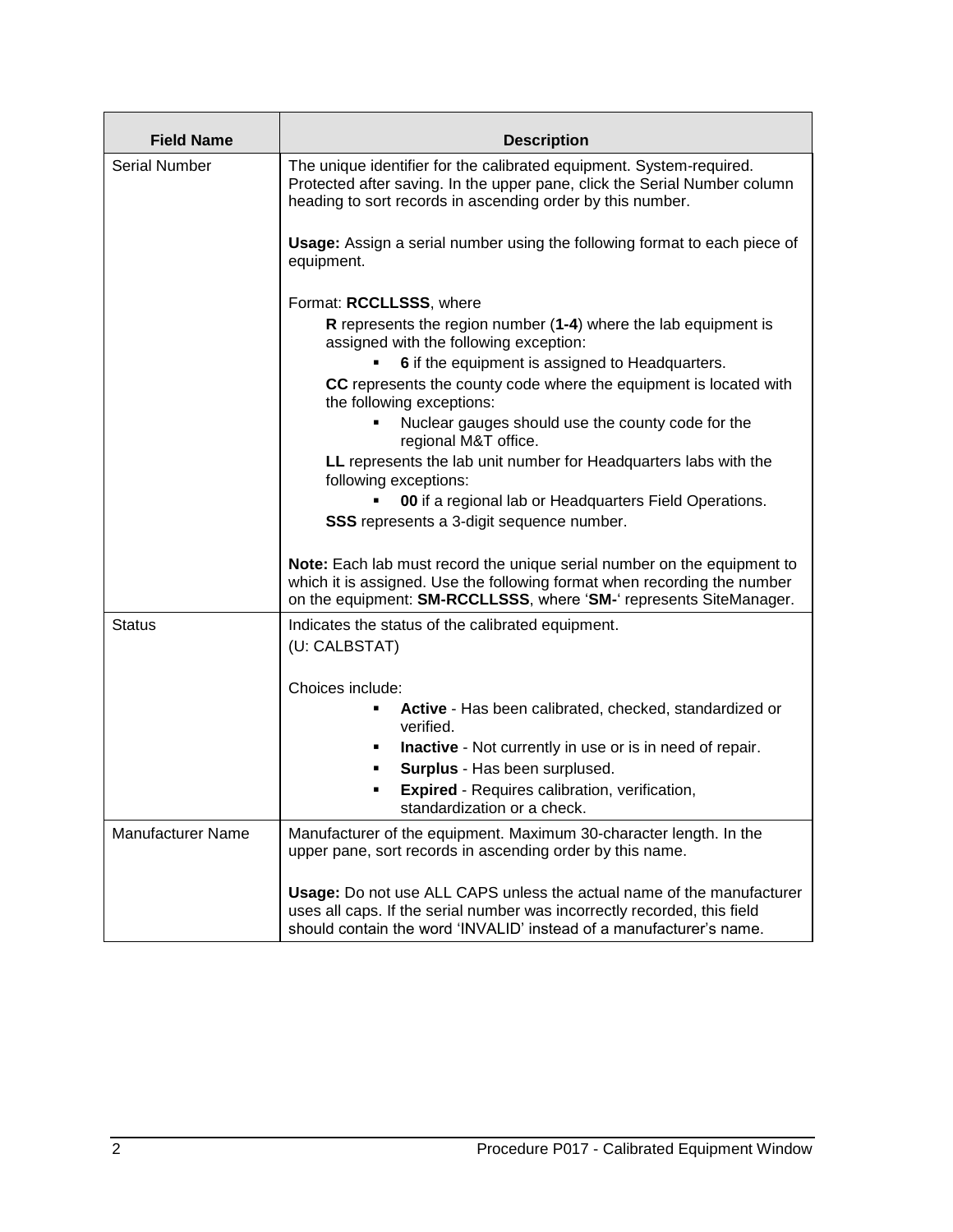| <b>Field Name</b> |                                                                                     | <b>Description</b>                        |
|-------------------|-------------------------------------------------------------------------------------|-------------------------------------------|
| Lab ID            | Identifies the testing laboratory that uses the equipment.                          |                                           |
|                   |                                                                                     |                                           |
|                   | Usage:                                                                              |                                           |
|                   | Format for labs within TDOT: TDOTRCCSSS                                             |                                           |
|                   | R represents the region number (1-4) with the following exceptions:                 |                                           |
|                   | 5 if the lab is out-of-state;                                                       |                                           |
|                   | 6 if the lab is a Headquarters lab;                                                 |                                           |
|                   | 7 if the lab is out-of-country.                                                     |                                           |
|                   | CC represents the county where the lab is located with the following<br>exceptions: |                                           |
|                   | Assign nuclear gauges to county code 99.                                            |                                           |
|                   | SSS represents a 3-digit sequence number.                                           |                                           |
|                   | Note: Assign nuclear gauges to the 'TDOT699001 - TDOT Field Lab.'                   |                                           |
|                   | Valid choices include:                                                              |                                           |
|                   | Main Office Labs                                                                    |                                           |
|                   | TDOT619001                                                                          | <b>TDOT Aggregate Lab</b>                 |
|                   | TDOT619002                                                                          | <b>TDOT Asphalt - Emulsion Lab</b>        |
|                   | TDOT619003                                                                          | <b>TDOT Asphalt - Liquid Lab</b>          |
|                   | TDOT619004                                                                          | <b>TDOT Asphalt - Mix Design Lab</b>      |
|                   | TDOT619005                                                                          | <b>TDOT Cement Lab</b>                    |
|                   | TDOT619006                                                                          | <b>TDOT Chemical Lab</b>                  |
|                   | TDOT619007                                                                          | <b>TDOT Concrete Cylinder/Core Lab</b>    |
|                   | TDOT619008                                                                          | <b>TDOT Physical Lab</b>                  |
|                   | TDOT619010                                                                          | <b>TDOT Research and New Products Lab</b> |
|                   | TDOT619011                                                                          | <b>TDOT Soils Lab</b>                     |
|                   | <b>Regional Labs</b>                                                                |                                           |
|                   | TDOT190001                                                                          | TDOT Region 1 - Johnson City              |
|                   | TDOT147001                                                                          | TDOT Region 1 - Main Lab                  |
|                   | TDOT271001                                                                          | TDOT Region 2 - Cookeville                |
|                   | TDOT233001                                                                          | TDOT Region 2 - Main Lab                  |
|                   | TDOT216001                                                                          | TDOT Region 2 - Tullahoma                 |
|                   | TDOT455001                                                                          | <b>TDOT Region 4 - Bethel Springs</b>     |
|                   | TDOT457001                                                                          | TDOT Region 4 - Main Lab                  |
|                   | TDOT409001                                                                          | TDOT Region 4 - Mckenzie                  |
|                   | TDOT479001                                                                          | <b>TDOT Region 4 - Memphis</b>            |
|                   | <b>Field Lab</b>                                                                    |                                           |
|                   | TDOT699001                                                                          | <b>TDOT Field Lab</b>                     |
|                   | Contractor Lab                                                                      |                                           |
|                   | TDOT698001                                                                          | <b>TDOT Contractor Lab</b>                |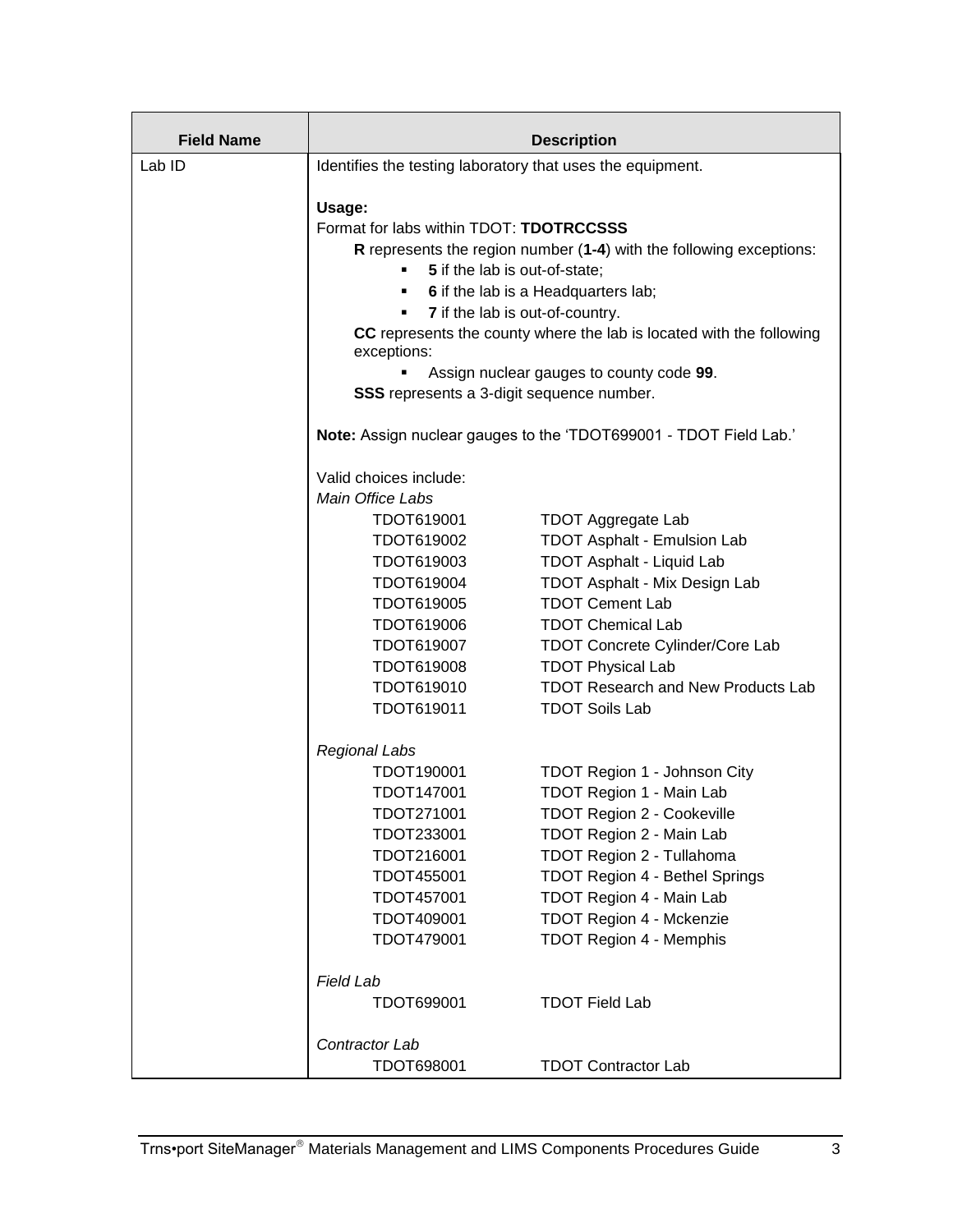| <b>Field Name</b> |                                                                                                                                                                                                                                                                                                                                                                                                                                                                                                                                                                                                                                                                                                                                                                                                                                                                                                                                                                                                                                                                                                                                                                                                                                                                                                                     | <b>Description</b>                                                                                                                                                                                                                                                                                                                                                                                                                                                                                                                                                                                                                                                                                                                                                                                                                                                                                                                                                                                                                                                                                                                                                                                                                          |
|-------------------|---------------------------------------------------------------------------------------------------------------------------------------------------------------------------------------------------------------------------------------------------------------------------------------------------------------------------------------------------------------------------------------------------------------------------------------------------------------------------------------------------------------------------------------------------------------------------------------------------------------------------------------------------------------------------------------------------------------------------------------------------------------------------------------------------------------------------------------------------------------------------------------------------------------------------------------------------------------------------------------------------------------------------------------------------------------------------------------------------------------------------------------------------------------------------------------------------------------------------------------------------------------------------------------------------------------------|---------------------------------------------------------------------------------------------------------------------------------------------------------------------------------------------------------------------------------------------------------------------------------------------------------------------------------------------------------------------------------------------------------------------------------------------------------------------------------------------------------------------------------------------------------------------------------------------------------------------------------------------------------------------------------------------------------------------------------------------------------------------------------------------------------------------------------------------------------------------------------------------------------------------------------------------------------------------------------------------------------------------------------------------------------------------------------------------------------------------------------------------------------------------------------------------------------------------------------------------|
| Description       | Description of the equipment.<br>Maximum 60-character length.<br>Usage:<br>Acceptable descriptions follow:<br>Autoclave<br>٠<br><b>Analytical Balance</b><br>٠<br>Balance/Scale<br>٠<br>Bending Beam Rheometer<br>٠<br><b>Blaine Air Permeability</b><br>٠<br>Apparatus<br><b>Breaking Head (Marshall)</b><br>٠<br><b>CBR Mold</b><br>٠<br><b>CBR Penetrating Piston</b><br>٠<br><b>Collar and Float</b><br>٠<br><b>Compaction Hammer</b><br>٠<br>(Marshall)<br><b>Compaction Mold (Marshall)</b><br>٠<br><b>Compression Machine</b><br>٠<br><b>Conical Mold and Tamper</b><br>٠<br><b>Consultant's Equipment</b><br>٠<br><b>Contractor's Equipment</b><br>٠<br>Drying Oven<br>٠<br><b>Ductility Testing Machine</b><br>٠<br>Dynamic Shear Rheometer<br>٠<br><b>Elastic Recovery Apparatus</b><br>٠<br>Flash Cup<br>٠<br><b>Flow Table</b><br>٠<br><b>FWD</b><br>٠<br><b>Gas Flow Meter</b><br>п<br><b>Gillmore Test Apparatus</b><br>٠<br><b>Grooving Tool</b><br>٠<br>Ignition Furnace<br>٠<br>L.A. Abrasion Machine<br>٠<br><b>Liquid Limit Device</b><br>٠<br><b>Manual Rammer</b><br>п<br><b>Mechanical Compactor</b><br>٠<br>(Asphalt)<br>Mechanical Compactor (Soil)<br>٠<br><b>Mechanical Mixer</b><br>٠<br>Mechanical Shaker (Coarse)<br>٠<br>Mechanical Shaker (Fine)<br>٠<br>Molds, Ram Heads, Mold<br>٠ | Nuclear Gauge<br>٠<br>Pachometer<br>٠<br>Penetrometer<br>٠<br>Pressure Aging Vessel<br>٠<br>Proctor Mold (4")<br>٠<br>Proctor Mold (6")<br>٠<br><b>Proving Ring</b><br>٠<br>Pycnometer<br>٠<br><b>Road Profiler</b><br>٠<br>Rolling Thin Film Oven<br>٠<br><b>Rotational Viscometer</b><br>٠<br>Saybolt Viscometer<br>٠<br><b>SHRP Gyratory Compactor</b><br>٠<br>Skid Rig<br>٠<br>Stability and Flow Tester<br>٠<br><b>Standard Height Block</b><br>٠<br><b>Steel Sphere</b><br>٠<br>Sulfate Drying Oven<br>٠<br><b>Triaxial Testing Apparatus</b><br>٠<br>Vacuum System<br>٠<br>Vacuum/Pressure Gauge<br>٠<br>Vicat Apparatus/Ring<br>٠<br><b>XRF Spectrometer</b><br>٠<br>Record the brand or series and<br>model number of the equipment in<br>parentheses () after the<br>description.<br>If a state tag is attached to<br>٠<br>the equipment,<br>record the state tag number<br>exactly as it appears on the<br>equipment and precede it<br>with 'TAG.'<br>If no state tag is present,<br>٠<br>record the manufacturer's<br>model number or<br>manufacturer's serial number<br>exactly as it appears on the<br>equipment.<br>If neither number is<br>٠<br>available,<br>record '--' instead to indicate<br>that no number is present. |
|                   | Bottoms (Gyratory)                                                                                                                                                                                                                                                                                                                                                                                                                                                                                                                                                                                                                                                                                                                                                                                                                                                                                                                                                                                                                                                                                                                                                                                                                                                                                                  |                                                                                                                                                                                                                                                                                                                                                                                                                                                                                                                                                                                                                                                                                                                                                                                                                                                                                                                                                                                                                                                                                                                                                                                                                                             |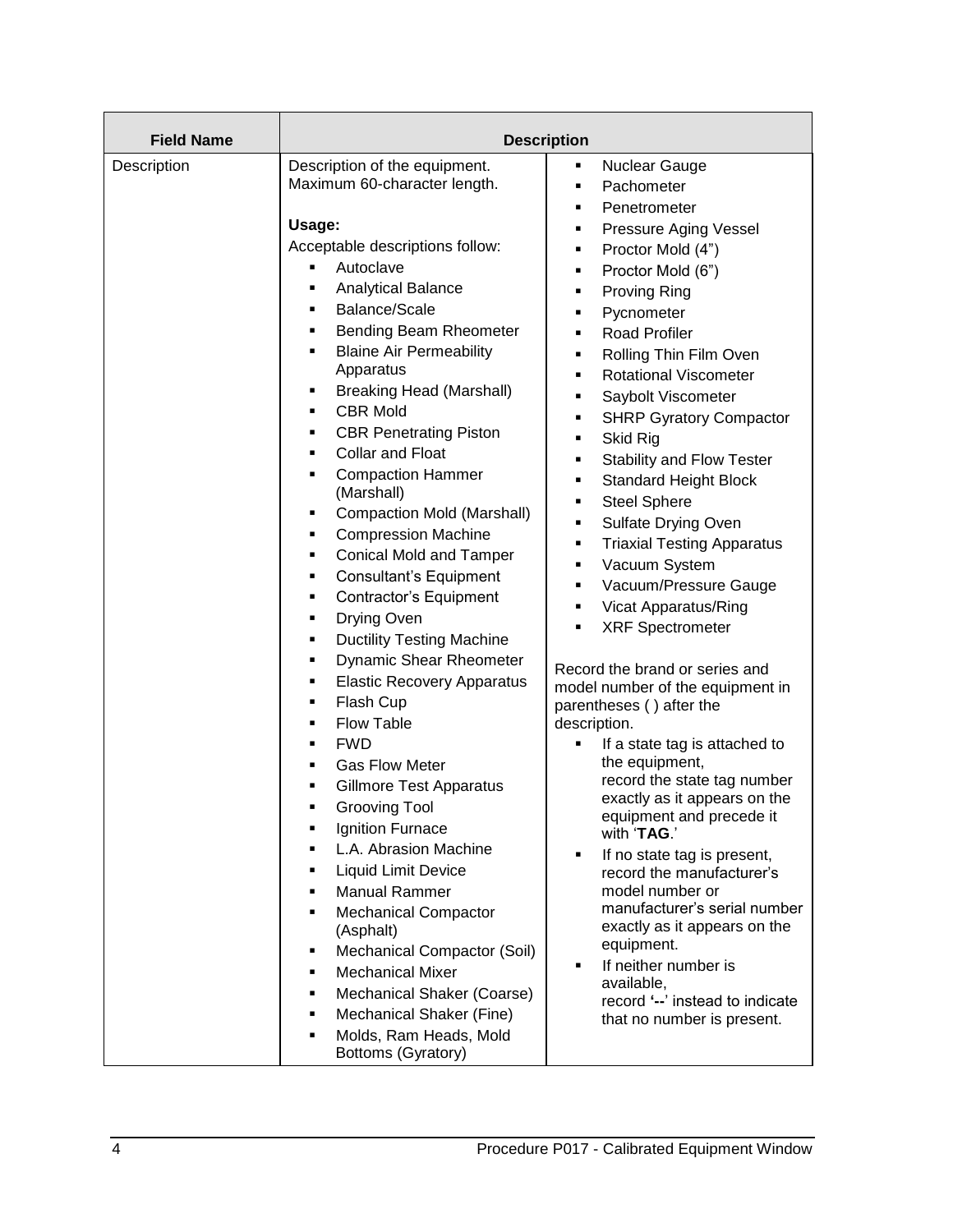| <b>Field Name</b>            | <b>Description</b>                                                                                                                                                                               |  |
|------------------------------|--------------------------------------------------------------------------------------------------------------------------------------------------------------------------------------------------|--|
| <b>Calibration Authority</b> | Pertains to the official body responsible for calibrating, verifying, or<br>checking the equipment.                                                                                              |  |
|                              | <b>Usage:</b> Type the appropriate choice from the following list.<br>Choices include:                                                                                                           |  |
|                              | <b>Internal</b>                                                                                                                                                                                  |  |
|                              | <b>Outside Contractor</b>                                                                                                                                                                        |  |
| <b>Calibration Type</b>      | Identifies the kind of calibration. In the upper pane, sort records in<br>ascending order by this information.<br>(U: CALBTYP)                                                                   |  |
|                              | <b>Usage:</b> Select the appropriate choice from the following list.<br>Choices include:                                                                                                         |  |
|                              | Check - Select when you confirm measurements of<br>laboratory equipment against specifications.                                                                                                  |  |
|                              | Standardize - Select when you can alter the final settings<br>٠<br>of laboratory equipment (for example, the temperature for<br>a drying oven or the drop of a compaction hammer).               |  |
|                              | Calibrate and Verify - Select when a calibration is<br>٠<br>performed and when you subsequently confirm laboratory<br>equipment against a standard.                                              |  |
| Geographic Area              | Physical location of the lab equipment.                                                                                                                                                          |  |
|                              | <b>Usage:</b> Identifies the region and/or county where the equipment is located.                                                                                                                |  |
| <b>Calibration Method</b>    | Method of calibration.<br>(U: CALBMETH)                                                                                                                                                          |  |
|                              | <b>Usage:</b> Select the method by which the equipment is calibrated, checked<br>or standardized.                                                                                                |  |
| Document Reference           | <b>Usage: TDOT does not use.</b>                                                                                                                                                                 |  |
| <b>Calibration Date</b>      | Identifies the date the equipment was last calibrated or the date the<br>equipment was placed in service.<br>Format: MM/DD/YY                                                                    |  |
|                              | Usage: Populate this date for every record. This date should not be a date<br>in the future.                                                                                                     |  |
|                              | For re-calibration, record the original calibration date and<br>subsequent recalibrations in the Remarks field.                                                                                  |  |
|                              | Format: Originally Calibrated: MM/DD/YYYY<br>$\circ$<br>Re-calibrated: MM/DD/YYYY                                                                                                                |  |
|                              | If the record displays Calibrate and Verify in the<br>Calibration Type field, record the date the equipment was<br>calibrated.                                                                   |  |
|                              | If the record displays Check or Standardize in the<br>Calibration Type field, record the date the equipment was<br>placed in service. If the placed-in-service date is unknown,<br>use 10/01/90. |  |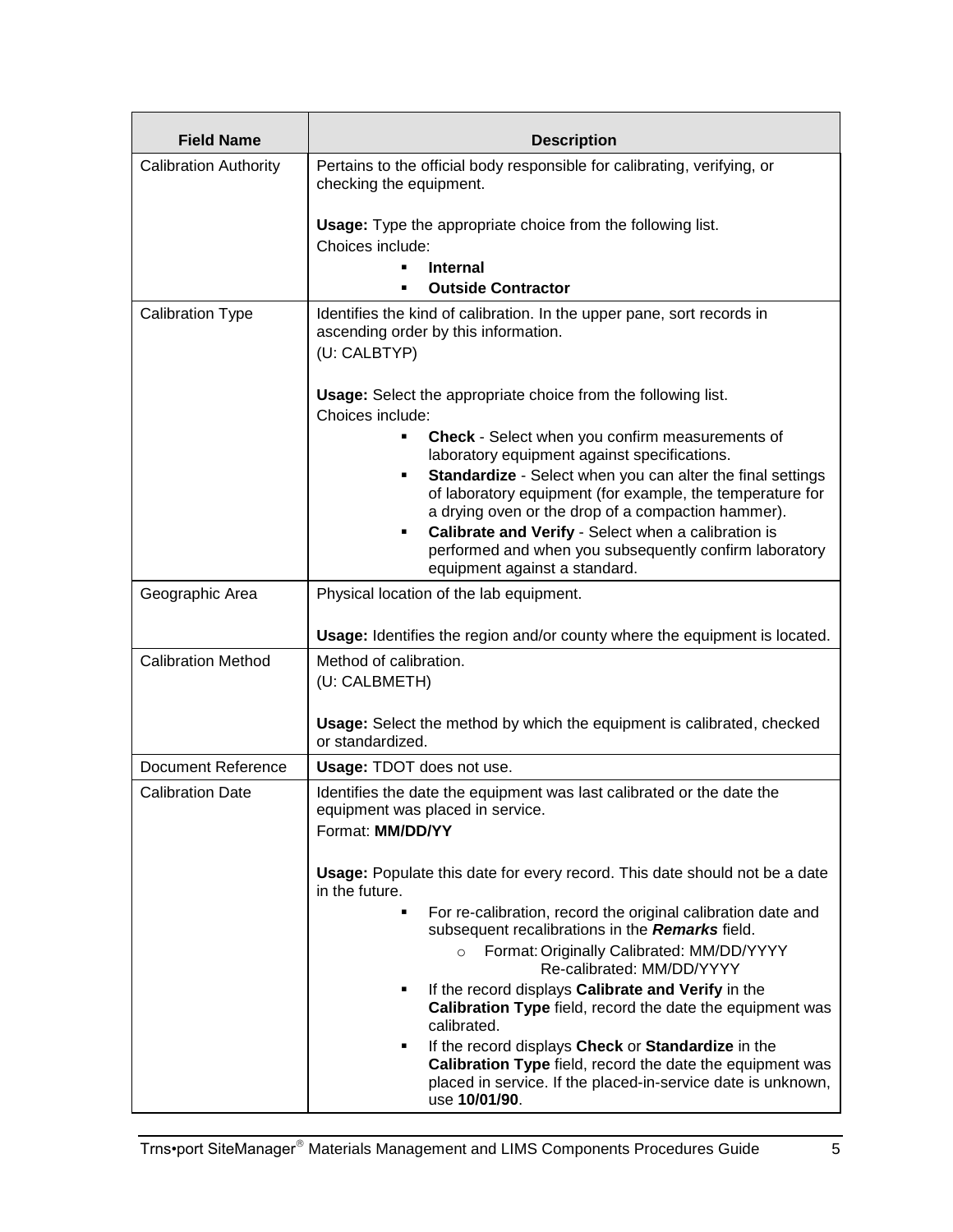| <b>Field Name</b>            | <b>Description</b>                                                                                                                                                                                                                                                                  |  |
|------------------------------|-------------------------------------------------------------------------------------------------------------------------------------------------------------------------------------------------------------------------------------------------------------------------------------|--|
| <b>Expiration Date</b>       | Final day of the valid equipment calibration, verification, check or<br>standardization. In the upper pane, sort records in ascending order by this<br>date.<br>Format: MM/DD/YY                                                                                                    |  |
|                              | Note: The latest date for an expiration is 12/31/49.                                                                                                                                                                                                                                |  |
|                              | <b>Usage:</b> Required by policy for every record. Date should be the end of the<br>month for the duration as set for piece of equipment.                                                                                                                                           |  |
| Leak Test Date               | Usage: A custom field added to window [Customization: MTC030]. Populate<br>the actual date the leak test was performed for nuclear gauges only. This<br>date should not be a future date. If no leak test is needed, type a 0.<br>Format: MM/DD/YY                                  |  |
| <b>Verification Date</b>     | Usage: A custom field added to window [Customization: MTC030]. Record the<br>actual date the check, verification or standardization was performed. This<br>date should not be a future date. If no verification is needed, type a 0.<br>Format: MM/DD/YY                            |  |
| Model Number                 | In the upper pane, sort records in ascending order by this number.<br>Usage: TDOT re-purposed the Model Number field to identify the Lab ID.<br>Doing so facilitates a search by Lab ID in the top portion of the window.<br>Copy and paste the Lab ID into the Model Number field. |  |
| Remarks (General<br>Remarks) | Usage: Record the original calibration date and re-calibration history when<br>re-calibration is needed.<br>Originally Calibrated: MM/DD/YYYY<br>Format:<br>Re-calibrated: MM/DD/YYYY                                                                                               |  |

Table 1. Procedure P017 - [Calibrated Equipment](#page-0-0) Window - Fields

## *Procedure*

The Calibrated Equipment window is maintained by the REG – M&T Supervisor and Lab Supervisor security groups.

Equipment should be entered in the Calibrated Equipment window to track dates relating to calibration, expiration, verification, and leak tests of TDOT equipment.

Do not use SiteManager to track the following equipment:

- Cube Mold
- Brass Rings and Assembly

**Note:** SiteManager does not store calibration results.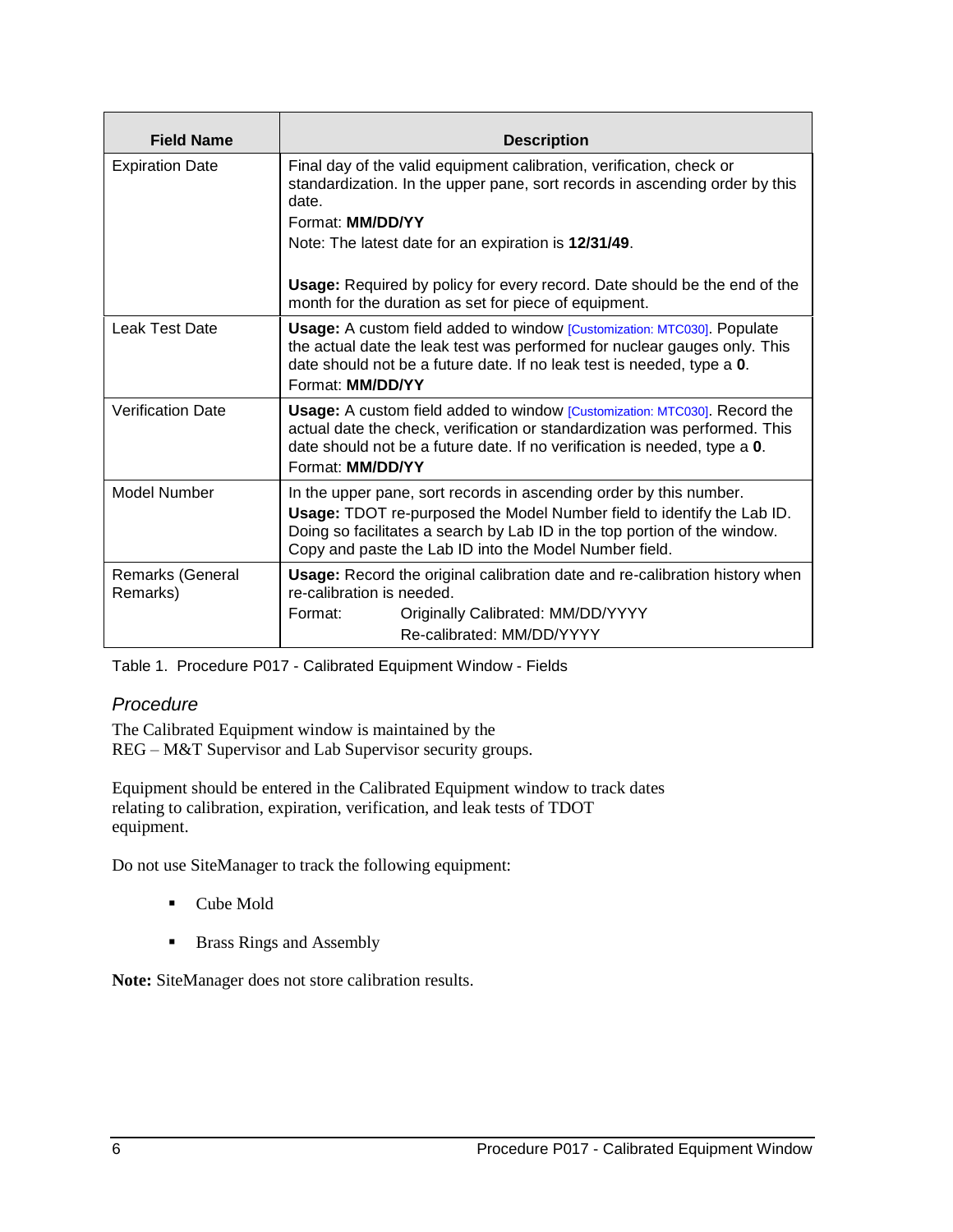## *Related Reports*

Run as needed. All information updates dynamically from the SiteManager database.

Lab Equipment [Report: RR011]

## *Step-by-Step Instruction*

To assign a new serial number:

- 1. In the upper pane, click the **Serial Number** column heading.
- 2. In the list, now sorted in ascending order, locate the last record for the **RCCLL** (see *Serial Number* in table of field definitions).
- 3. Increment the **SSS** by **1**.

To sort list by equipment located in a region:

1. In the upper pane, click the **Serial Number** column heading.

To sort list by equipment assigned to a lab:

1. In the upper pane, click the **Model Number** column heading.

To record the original calibration date or the re-calibration history when re-calibration is needed:

- 1. While on the desired record, on the toolbar, click the **Remarks** button.
- 2. In the **Remarks (General Remarks)** field, type the appropriate label for the date and the original calibration date or the re-calibration date.
- 3. To close the Remarks window, on the toolbar, click the **Remarks** button again.
- 4. **Save**.